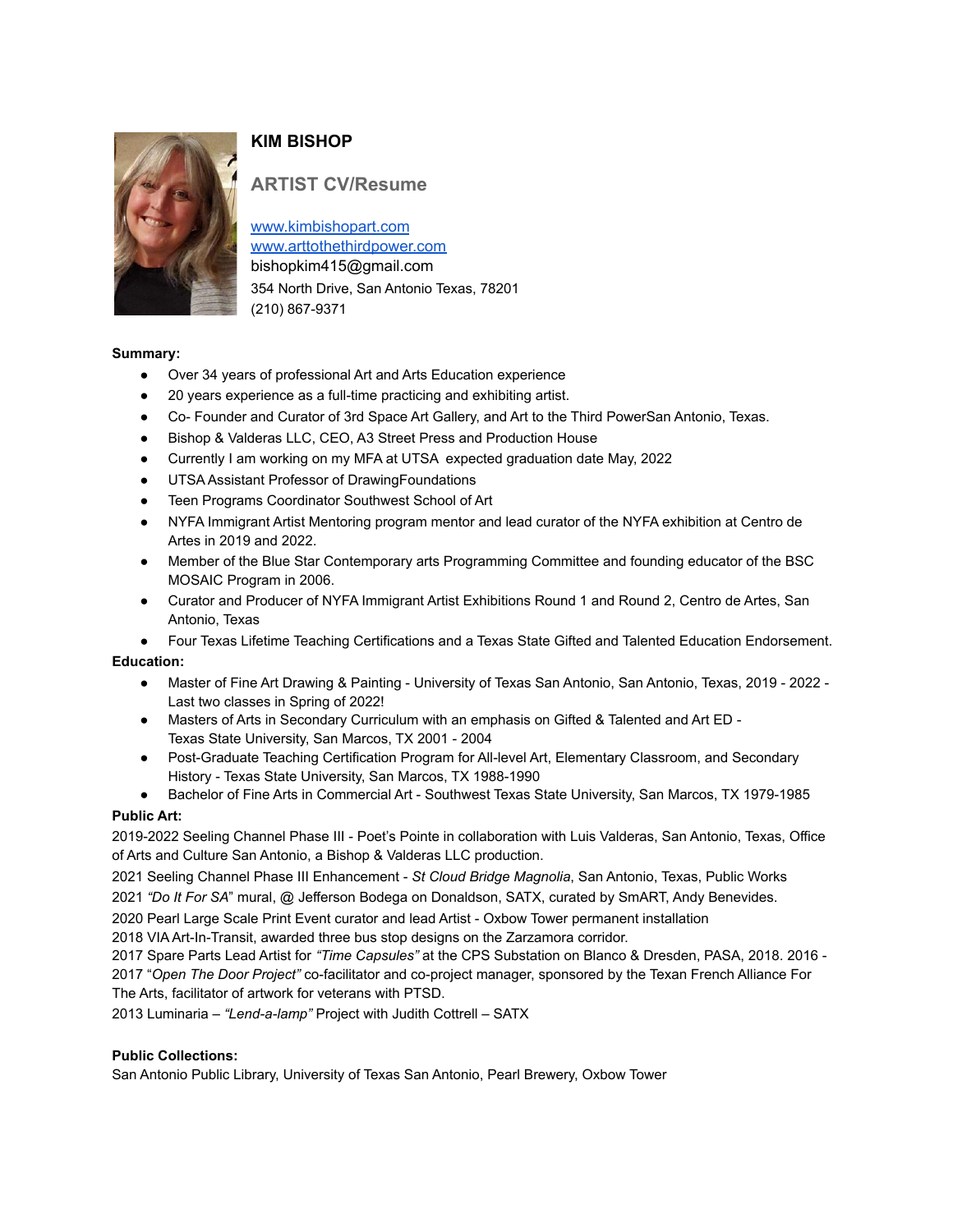#### **Private Collectors:**

Jon Jay Mendlovitz, Hernan Alejandro Jaramillo, Schroeder Family, Dr. Belinda Putska, Gloria Sanchez Hart, Felix Padron, Kathy Armstrong

#### **Conference Presentations:**

2018 Southern Graphics Conference, Dallas , Texas 2016 National Association of Latino Arts Leadership Conference

### **Selected Solo Exhibits:**

**2022** Thesis Exhibition, University of Texas San Antonio

**2020** Elisabet Ney Museum - Print Austin Event -Austin, Texas, curated by Oliver Franklin

**2019** Freight Gallery, *"Paradise"* - SATX

**2018** AP Art Lab, *"Art History: Resistance*" - SATX

- **2016** University of Texas RGV *"Learning to Fly"* curated by Carlos Gomez & Alex Macias- Brownsville, TX
	- Office of Creative and Cultural Development "Staff Pic" Mural curated by Felix Padron, SATX

**2015** Guadalupe Cultural Arts *"Artist Lab: Sometimes"* – San Antonio, Texas

- **2013** 3rd Space Art Gallery *"On the Rim: Phase 1 – House Plans"* San Antonio, Texas
	- 3rd Space Art Gallery *"The Right Place"* San Antonio, Texas
- **2012** High Wire Art Gallery *"Original Sin"* San Antonio, Texas

**2010** Hausmann Millworks Gallery "Two to Tango" w/ Luis Vega Trevino – San Antonio, Texas

**2009** Blue Star Contemporary Art Center *"Passage"* – Gallery 4 - San Antonio, Texas

● Flight Gallery *"Changes"* - San Antonio, Texas

**2008** Planned Parenthood Annual Report Cover *"Annel"* - San Antonio, Texas

● Bismark Gallery *"Room 415"* - San Antonio, Texas

**2006** Chiro Java "Kim Bishop: Sleep" - Seguin, Texas

# **Selected Group Exhibits:**

**2022** *"San Antonio Draws"* McNay Art Museum, SATX, curated by Raphael F. Gutierrez& Lyle Williams

- *"NYFA Immigrant Artist Mentoring Program Round 2"*, Centro de Artes, SATX, curated by Kim Bishop, Luis Valderas, Richard Armendariz and Guillermina Zabala
- *"heART"* DockSpace gallery, San Antonio, Texas, curated by Ann Fitzgibbons
- **2021** Blue Star Contemporary Art Museum "Red Dot" event
- "Flux" Walker Gallery, San Marcos, Texas, curated by Linda Kelsey-Jones
- **2020** Pearl Large Scale Print Event curator and lead Artist Oxbow Tower permanent installation
	- COSA Graduate Student exhibition at University of Texas San Antonio.
- **2019** *NYFA Immigrant Artist mentoring program at the Centro de Artes*, Lead Exhibit Curator,
	- *"Lesson Plans"* at Brick curated by Sarah Fisch, March 22
	- *On and Off Fred*, February, 2019

**2018** *"More Than Forty"*, Brick, San Antonio, TX, curated by Sarah Fisch

- *"Compassion"* at Inspire curated by Lynn Maverick
- *"Color of Blind"* curated by Trina Bacon, San Antonio Library, SATX
- *"Code Red: This Is Not A Drill"* two person exhibition with Jesse Garcia Rubio Gallery South, SATX
- San Antonio 300 Exhibition at Southwest School of Art, SATX
- *Texas Size Breach* A3 Elisabet Ney Museum Austin, Texas
- *"OM"* two person exhibition with Luis Valderas, Dock Space/ Lone Star Studios SATX

**2017** Blue Star Contemporary Art Museum "Red Dot" event

- Office of Creative and Cultural Development "Color Blind" curated byTrina Bacon, SATX
- Office of Culture and Creative Development "United We Are" curated by Sarah Castillo
- Centro Cultural Atzlan "Mujeres" curated by Deborah Keller-Rihn
- AP Lab "Nasty Women"- curated by Suzy Gonzalez
- **Mini Museum Print Show curated by Mary Cantu**

**2016** A.I.R. Gallery "A.I.R. Showcase - Brooklyn, NY \*Guadalupe Cultural Arts - "Multiples

- Brick Arte Nuevo" UTSA SATX
- Brick "Color Blind"- SATX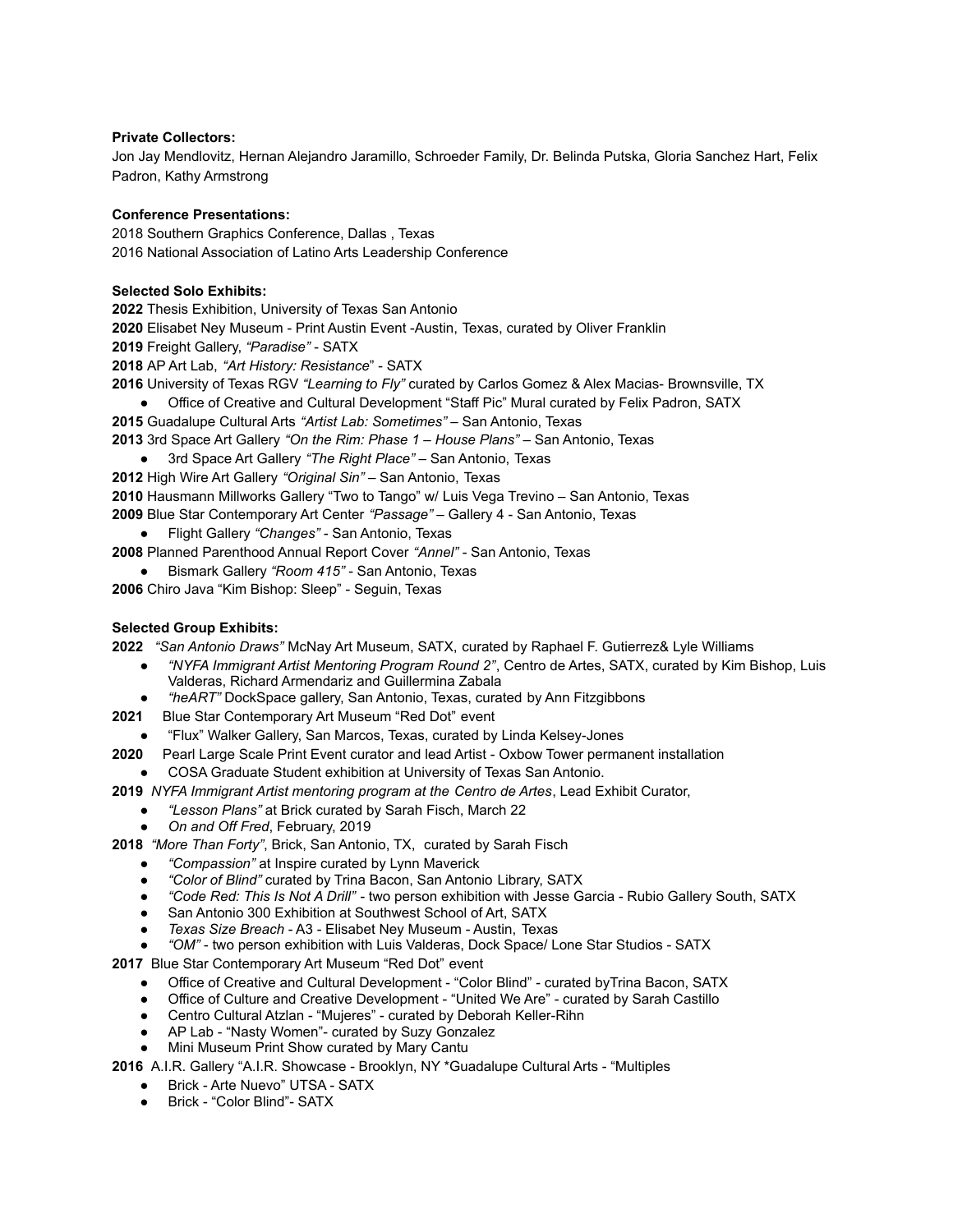### **2015** Texas A&M SATX – "Texas Size Breach"- ECAC, SATX

Bilh Haus – Nature's Edge" curated by David Rubin – SATX

- Clamp Light Gallery "Pick Six" SATX
- Brick "Color Blind" SATX
- Open Doors Project pilot program facilitator French & Texan Alliance

**2014** "Chalk the Block" "Texas-Size Breach" – El Paso, Texas

- Bilh Haus Arts "HOT", SATX
- UTPanAM Brownsville "Texas Size Print" Brownsville, TX
- Southwest School Of Art "Texas Draws III" curated by Kathy Armstrong
- Mercury Project "Color of Blind" SATX
- Hispanic Cultural Center "Our River" San Marcos, TX\*UTSA "Arte Nueve" SATX
- San Anto Cultural Arts "Chupachanga" SATX

**2013** El Centro Culturo Hispanio de San Marcos – "Texas Size Print" with Luis Valderas, San Marcos,TX

- ZaZa Gardens Photo Septembre exhibit "Translations" SATX ● Arts United Magazine 3rd edition launch – Mercury Project – SATX
- Luminaria "Lend-a-lamp" Project with Judith Cottrell SATX

#### **2007-2012**

- San Anto Cultural Arts "Huevolution" SATX
- "This River Here" curated by Patti Ortiz Guadalupe Cultural Arts Center \*Arts United Magazine Launch – R Gallery – SATX
- "Let The Revolution Begin" 3rd Space Art Gallery – SATX
- "Texas Size Print" UTSA Downtown Gallery – SATX
- "Big Little Town Returns" curated by Rex Hausmann - Hausmann Millworks
- UTSA Downtown Gallery Texas Size Print: Film Premiere
- Art to The Third Power- Alamo Stadium Public Art Installation — SATX
- "The Texas Size Print: Story Told" curated by Bill Fitzgibbons – Blue Star Lab
- "Blue Stockings: San Antonio Contemporary Women Artists" – Curated by Rigoberto Luna \*"Big Little Town" – Lawrence, Kansas

#### **Publications & Honors:**

- "Artist Proof" Southwest School of Art, 2022
- University of Texas San Antonio, COLFA Exhibit 1st place - 2020
- "Unfiltered" Web Magazine 2019
- Guadalupe Cultural Arts Center Artist Lab Residency/Fellowship, Serdna Foundation, 2016
- Arts United Magazine 2015 & 2017
- School Arts Magazine national publication November 2013
- "Texas Size Print" Trends Magazine international publication November 2013
- Texas A&M Kingsville Print Exhibit Kingsville, Texas Gallery M Squared
- "Steamrolled"- Houston, Texas
- Print Matters "Rockin-Rollin-Prints" -Houston, Texas
- ArtPace "Chalk It Up" Showcase Artist -**SATX**
- San Anto Cultural Arts "Huevolution" SATX
- The Bihl Haus Arts "The Golden" San Antonio, Texas
- Texas Ruta Maya "All Woman" curated by Anel Flores
- Dimensions Gallery "Texas Dimensions" Corpus Christi, Texas
- Robot Gallery "The Girls Room" curated by Jessica Gonzales SATX
- Selected logo for the Women' Peace and Justice rally, March 2013
- University of Texas San Antonio permanent collection.
- Selected for the UTSA Contemporary Texas Artists book scheduled for publication. Carver arts curriculum writer
- 1999 District Teacher of the Year!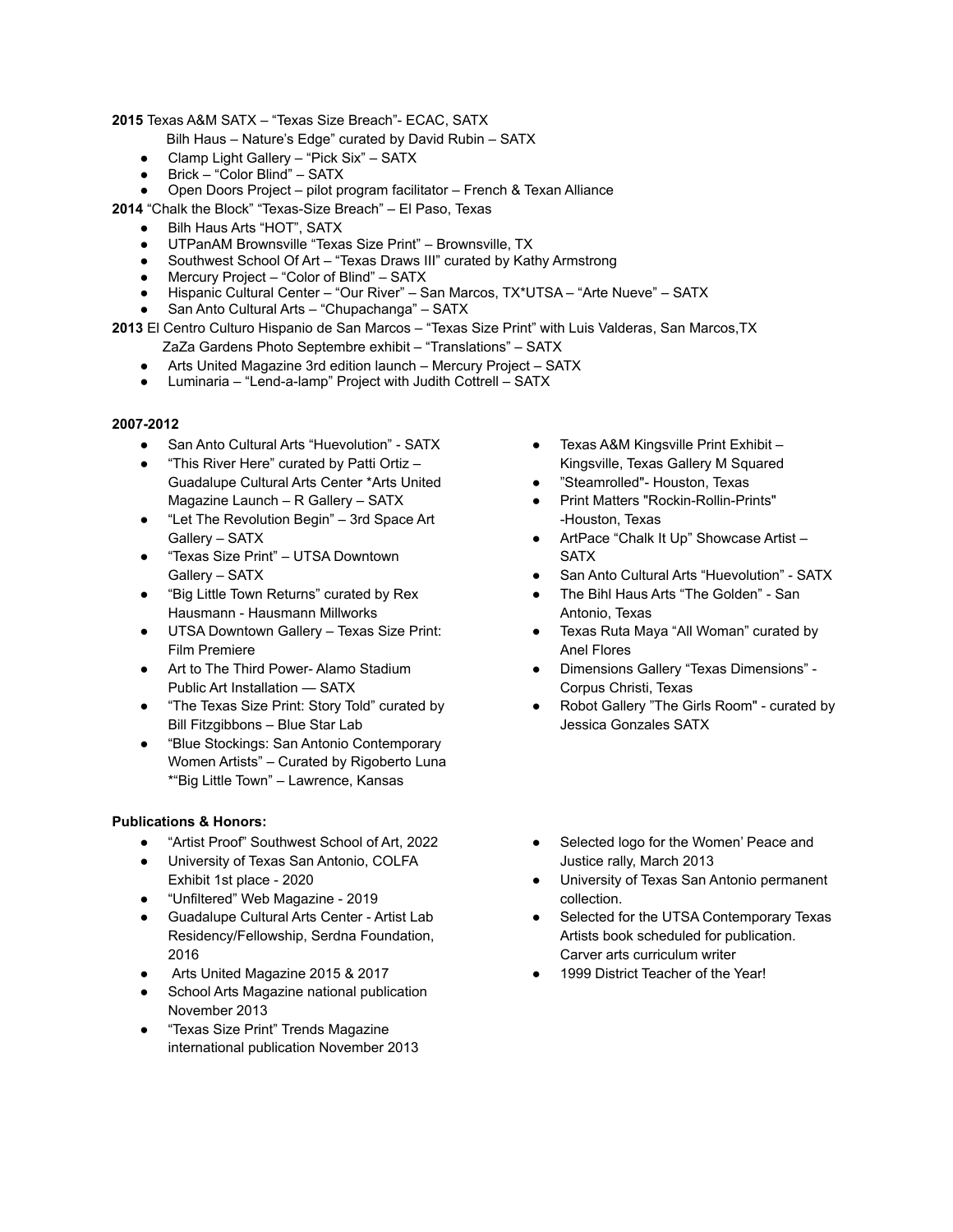#### **Other Arts Related Experience: 2007-2017**

- San Antonio Museum of Art Sketching in the Gallery October Workshop Instructor o Texas Lutheran University Adjunct Professor of Art Education and Drawing
- Blue Star Contemporary Art Center Studio Manager and Assistant Education
- Established the MOSAIC After-School High School Art Program at Blue Star
- Wrote & Published Curriculum Guides for "Arte Latina", "Time" and "Exodus"
- ArtPace Assistant Educator
- The Museo Alameda Education Consultant and Curriculum Writer
- Developed educational component for "San Anto: Vincent Valdez and Alex Rubio"
- Wrote and produced "San Anto" Educators Resource Guide.
- Facilitated and executed Educator Workshops for the McNay Art
- Art Instructor for Bihl Haus retirement community residents
- Jump Start Instructor and Art Curriculum Consultant for SAISD

**Professional Educator Experience:** 2009-present **Southwest School of Art Supervisors:** Patricia Morales and Barbara Hill TeenPrograms Coordinator, AdultCommunity and Youth programming and instruction.

August 2021 - December 2021 **University of Texas San Antonio Evaluating Chair:** Greg Elliott Adjunct Professor, Drawing Foundations for Art Majors

August 2014-June 2017 **Jefferson High School** San Antonio ISD **Evaluating Principal:** Orlando Vera

9-12 th Studio Art 1, 2, 3, & Advanced Placement instruction Advanced Placement Art History instruction AP Lead Teacher ,VASE , Art Club Sponsor

August 2007-August 2014 **Brackenridge High School** San Antonio ISD **Evaluating Principal:** Moises Ortiz 9-12th grade Studio Art 1 and 2, Advanced Placement Art History instruction, Campus Leadership Team member, VASE

August 2005 – August 2007 **Seguin High School** 815 Lamar, Seguin, TX 78155, (830) 372-5770 **Evaluating Principals:** Dave Gettig, Allison Siedenberge 10-12th grades Studio Art 1, Art 3, Art 4 & Advanced Placement studio instruction, Coach Academic Decathlon,

August 2007 – 2009 **Texas Lutheran University** Seguin, Texas, 78155 Art Education Concepts for Education Majors Adjunct Instructor **Chairman:** Landa King

August 2004 - 2005